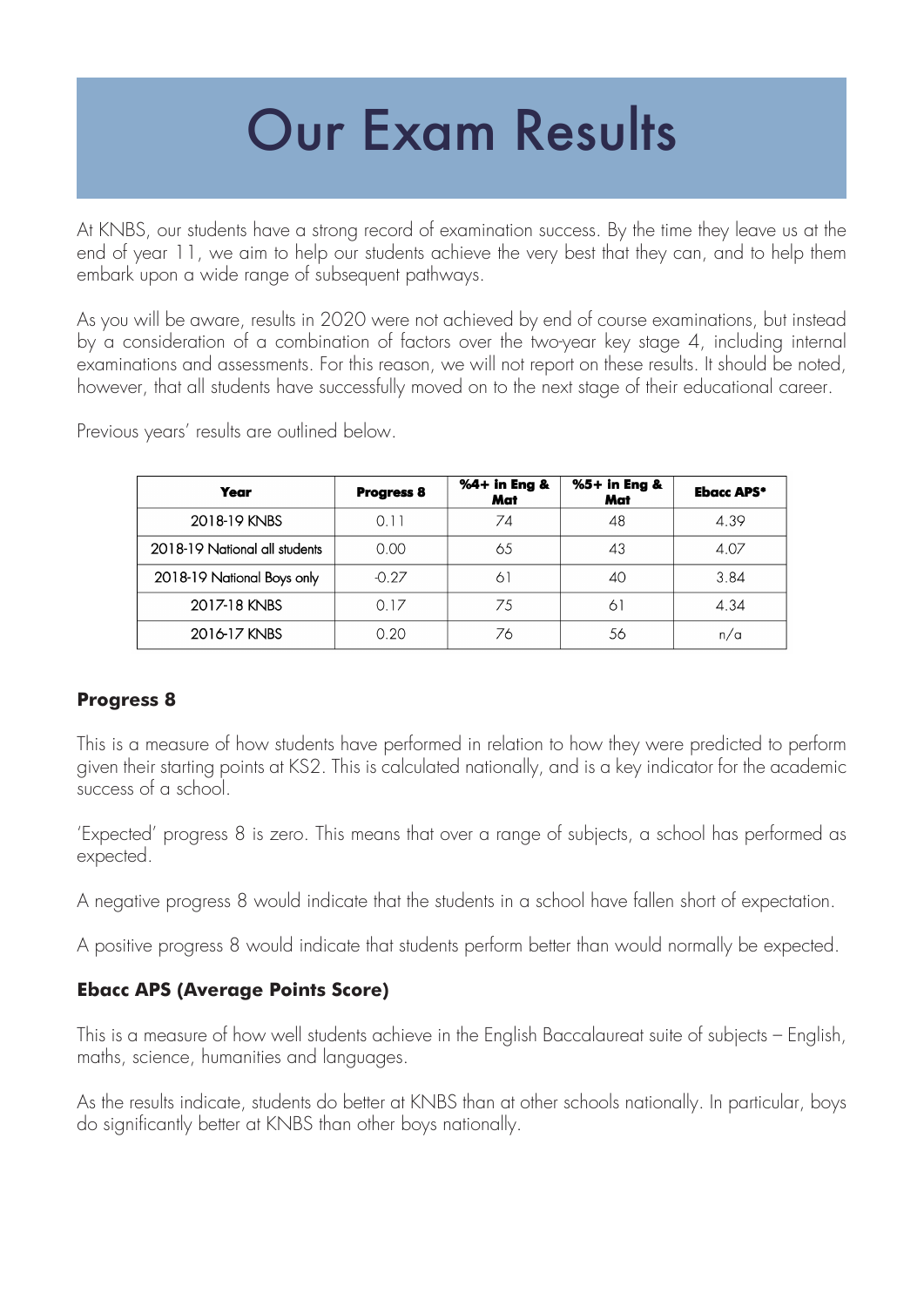# Outdoor Education Programme



King's Norton Boys' School has a long history of outdoor education, which to this day is still a popular addition to the students' school lives. While the wide range of activities on offer continues to grow, the impact remains the same, enriching students' lives by allowing them to develop their team work, resilience, confidence and self-discipline.

The Outdoor Education Programme consists of four main activities, sailing, canoeing, climbing and biking. The programme is open to all students in Years 7, 8 & 9. In Years 10 & 11 students can become mentors, helping teach the lower school and developing their skills further.

In addition to the Outdoor Education Programme, a variety of residential trips in the UK and overseas are available for all students across the school. The Year 7 residential trip to South Wales provides students with the opportunity to participate in activities such as white water rafting, indoor surfing, gorge walking, aerial assault courses and caving. Students in Year 8 can practice their skills on the slopes during the annual ski-trip, before trying out sailing, kayaking and stand up paddle boarding in Year 9 with Rockley Adventure in the south of France. We are once again extremely proud that boys from KNBS represent Birmingham nationally, competing at the annual week-long NSSA sailing regatta held in July this year.

Students are able to gain qualifications and awards relating to outdoor education as well. The Duke of Edinburgh award continues to be very successful within the school, with Year 9 and 10 students completing the Bronze and Silver awards respectively.

I believe that these activities can help to impart core life skills in the students, and as such we encourage all of the boys at KNBS to get involved. Our ever growing and inclusive portfolio of potential outdoor activities provide the students with opportunities to develop these crucial skills that they will need now, perhaps more than ever, to survive and thrive once they leave us and go on to the next stage in their lives.

Mr B Iulian Head of Outdoor Education

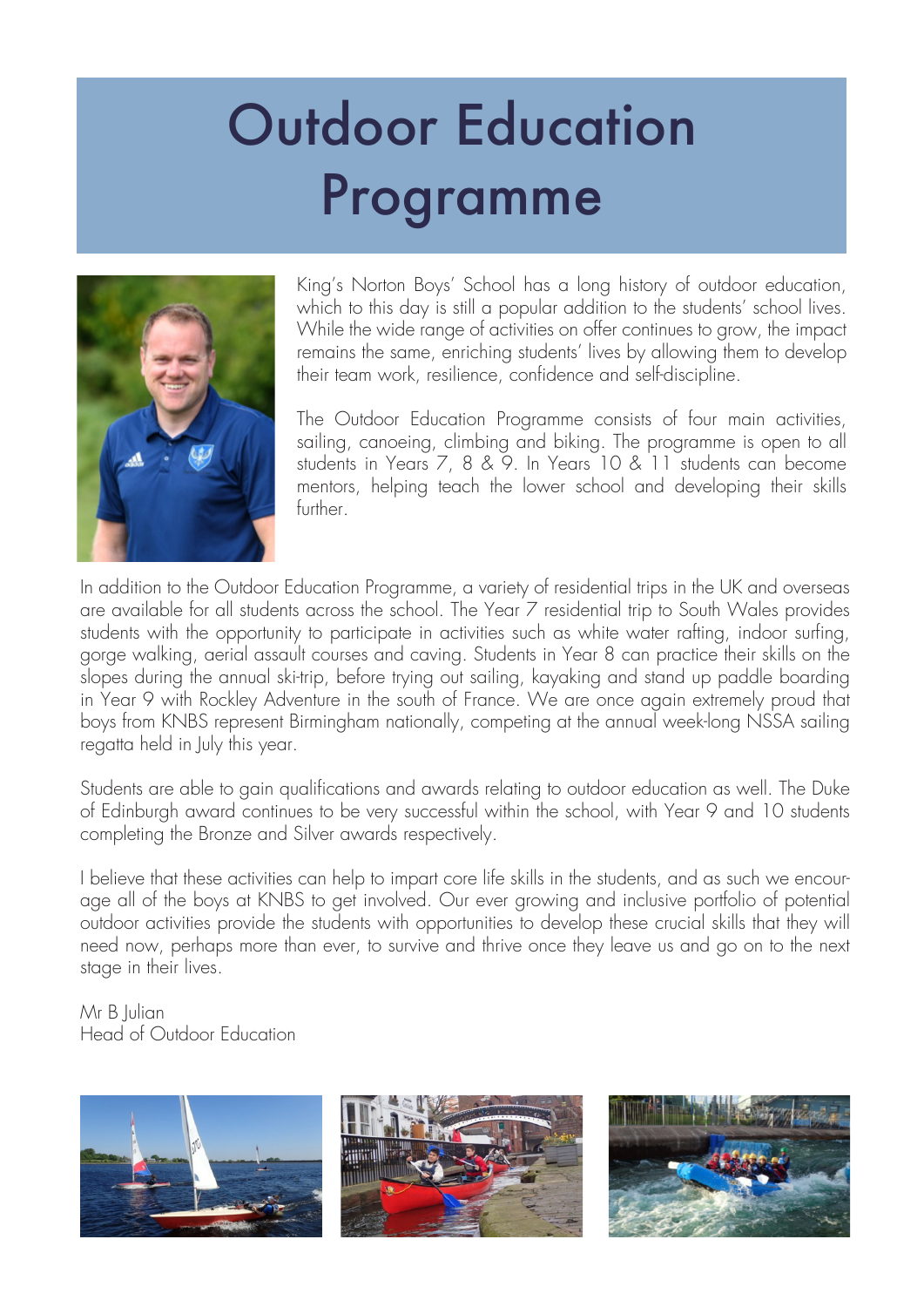# Y6 to Y7 Transition

We know that moving from primary to secondary school is a big deal – for students and parents alike. We want to reassure you that year on year we successfully induct students into KNBS, and they go on to thrive in our school community, so please try not to worry.

From the moment that they join us for their Transition Day, they start making new friends, getting to know their teachers and support staff and finding their way around – it does not take long for them to become KNBS boys.

This exciting day is followed up by an equally exciting evening for parents. You will meet the Head Teacher and key staff, as well as finding out everything you need to know about how to prepare your son for starting with us in Year 7. You will be able to ask any questions that you may have and get lots of reassurance about the settling-in process.

In addition to this, we have our Transition Team on hand throughout the transition process to answer any questions that you may have, as well as a dedicated space on our website – our Transition Zone. Here you will be able to find answers to frequently asked questions, videos from key staff, activities for prospective students and so much more.

During the Summer Term we host a number of visits for students who require them. This may be as part of their SEND transition plan, due to medical needs or because primary schools feel it would help.

When students start with us in Year 7, on the first day they will be the only students in school. It can be daunting trying to get to grips with new classrooms, new lunch procedures…new everything! Add the 'bigger boys' to the mix and some children can feel overwhelmed. We know that, which is why we leave years 8-11 at home for their first day. We also ensure that Year 7 have a dedicated lunchtime for themselves for a few days once the other students are in school, just to make sure they get to grips with things properly before sharing the canteen and playground with other students – this helps to build their confidence.

Pastoral staff are on hand to support Year 7 students, but your son can ask any member of staff for help if they have questions or need help finding their way. Key staff will include their Head of Year and Form Tutor – they will get to know the students quickly and your son will soon build a supportive relationship with them. Before long it will feel like they have always been here, our boys can be very adaptable.